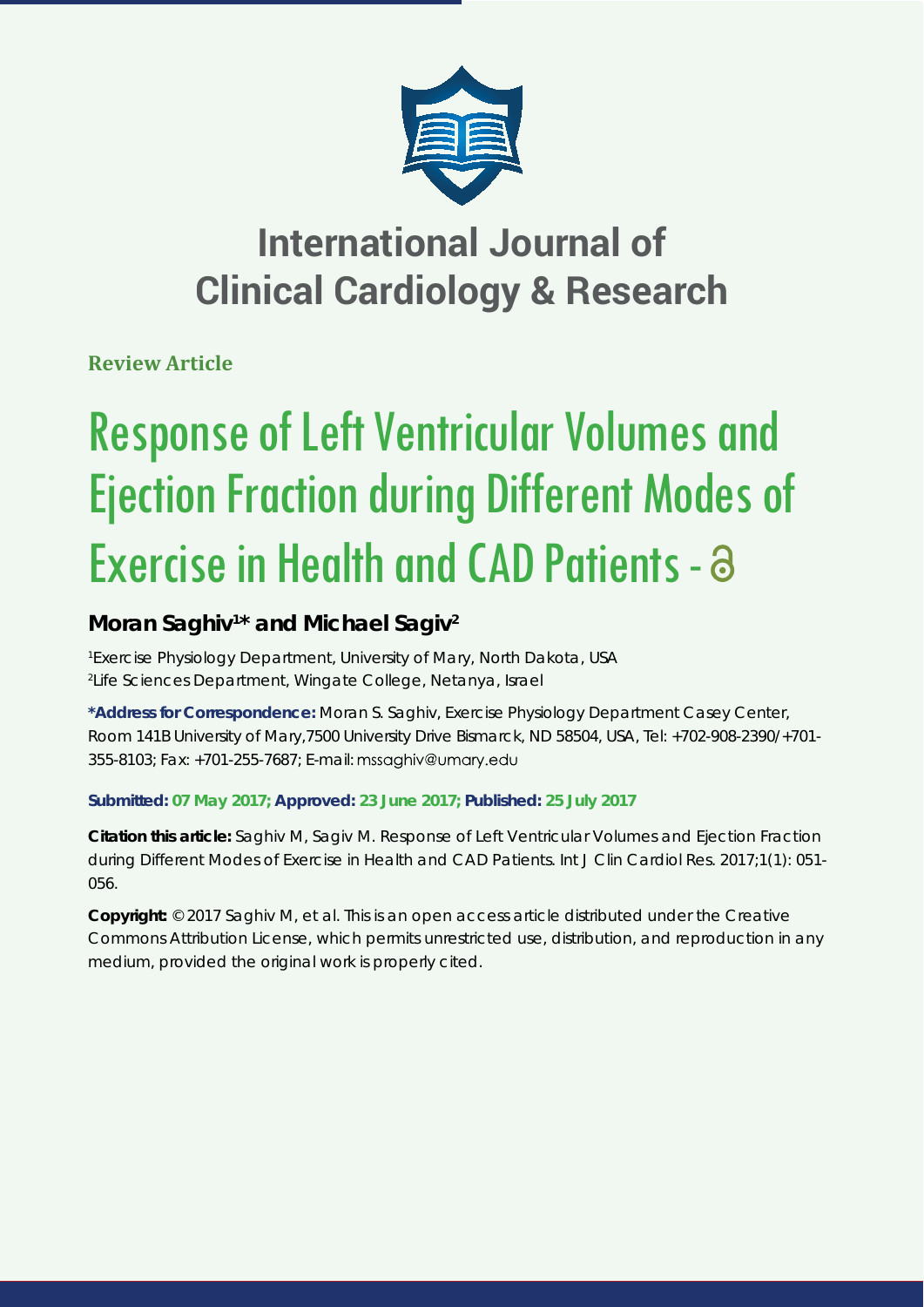#### **ABSTRACT**

Different studies support the notion that chronic aerobic, anaerobic and resistive exercise bouts can influence Left Ventricular (LV) function contractility state and volumes. Exercise training in health and disease brings about an improvement in quality of life; alleviate the negative impact of age and pathological state on the maximal work capacity. This review provides an overview of the latest findings in this research field on humans. The aim of this review is to elaborate on what is known about the physiological mechanisms affecting LV volumes following single bout of exercise and exercise training. The different modes of exercise and their impact on LV in young adult, athletes, untrained young adults, trained, untrained healthy older adults and coronary artery disease patients, are reviewed and discussed. Together these findings suggest that long lasting aerobic exercise training, is probably one factor that encounter the aging and coronary artery disease process' by enhancement LV volumes. However, this is not the case during anaerobic and resistive and following training in which the opposite might be true. The purpose of this review was to provide a current clarification for the role of different exercise intensities, and modes on human health.

**Keywords:** Exercise training; Left ventricular function; Aging; Anaerobic exercise; Coronary artery disease; Elite athletes

#### **INTRODUCTION**

The complex interplay of the different physiological responses to exercise with genetic polymorphism can be found in the origins of LV volumes and Ejection Fraction (EF) in health and in Coronary Artery Disease (CAD) patients. It has been assumed that resistive exercise can be very demanding due to the presser response [1, 2] which might have a significant effect on LV volumes [3]. However, in healthy subjects, the effects of successful adaptations to pressure overload training are still controversial, as pressure per se does not always produce intrinsic depression of the myocardial inotropic state. Though, this is not the case in patients with heart disease and hypertension in which the adaptation to pressure overloads is a pathological.

Although hypertrophy is thought to compensate for hemodynamic stress, Echocardiography documented myocardial hypertrophy is an independent risk factor for cardiovascular morbidity and mortality [4]. Pressure overload leads to a marked increase in LV mass of the myocardium, which is probably an adaptive reaction aimed at normalizing the increased wall stress thus, reduce LV volumes and EF [5].

On the other hand, endurance training improves maximal work capacity as evidenced by higher maximal oxygen uptake, Stroke Volume (SV), LV End Diastolic Volume (EDV), EF, cardiac output and by lower End Systolic Volume (ESV), heart rate and blood pressure [6].

Aerobic exercise, such as running, walking, cycling and swimming, involves movement of large muscle groups. The marked arteries' dilatation I.e. volume overload that produces LV eccentric hypertrophy by increasing venous return and consequently, LV EDV is increased and LV ESV is reduced and hence, SV and EF are augmented [7]. This physiological hypertrophy is characterized by chamber enlargement and a proportional change in wall thickness. In contrast, isometric, static exercise or resistive training, involves sharp increase in after load rather than volume overload resulting in LV concentric hypertrophy [8]. Physiological hypertrophy in athletes is an unusual adaptation by which the myocardium compensates for an increased in volume overload. At some point this adaptation can be defined as an athletic heart in healthy subjects or, as pathological in cardiac patients. An important problem is determining when LV hypertrophic ceases to be physiological and begins to be pathological. However, Animal studies have demonstrated that physiological and pathological hypertrophy has distinct structural and molecular bases [9,10]. These LV Hypertrophies change volumes, mass and function in relation to the mode of exercise emphasizing the role of exercise in epigenetic.

#### **LV volumes and EF**

LV systolic function is generally assessed by measuring the extent and velocity of fibre shortening, EDV, ESV, EF and velocity of circumferential fibre shortening [11]. LV EF is a measurement of the fraction or ratio of blood ejected from EDV leaving the ventricles with each contraction [12]. LV EF represents the volumetric fraction of blood pumped out of the ventricle every heartbeat. It is calculated by subtracting ESV from EDV divided by EDV, and is an essential parameter for the evaluation of LV function [13]. In addition, the relationship between LV EDV and its SV refers to the capacity of the LV to increase contractility state at systole, i.e., ejection indices, which can be obtained by echocardiography and radionuclide methods [1,14]. Higher EF values mean an increase in LV contractility.

 LV SV is an absolute measurement as cardiac output where LV EF is a relative quantity, and it is the amount of blood pumped past the aortic valve into the aorta and then into the systemic circulation, while right ventricular SV is driven through the pulmonary valve into the pulmonary circulation.

At rest and at peak aerobic exercise, left ventricular contractility and volume measurements can be obtained in a clinical setting by noninvasive methods [15]. LV EF is expressed as a percentage measured by several methods which include: a. Echocardiogram b. Magnetic resonance imaging and c. Multiple gated acquisition radio nuclear scan, probably more reliable than echo with a smaller variation [16].

If the LV EF is reduced below normal values it can be a sign of myocardial dysfunction. Ranges of LV EF to defined health status are as follow: a. 50 – 75% is a normal range, b. 40-49% slightly below normal and, c. 39% and below, mild-to-moderate-to-sever heart failure. This is with the understanding that mitral regurgitation and segmental wall motion abnormalities are not present. The accuracy in the determination LV volumes which is a function of chamber size and shape is very dependent on the experience of the technologist or cardiologist and thus influence the determination of LV EF. A change in LV EF of 5-10% is likely to represent a genuine fall in LV EF. Anything < 5% is likely to be within the limits of test-retest reproducibility for the measurement of LV EF >10% is highly likely to represent a real decline.LV EF is a routine clinical standard to assess cardiac function. It is valuable to determined LV function and contractility in health and disease. It is often useful in determining contractility in the basal state of chronic heart disease [17]. LV EF is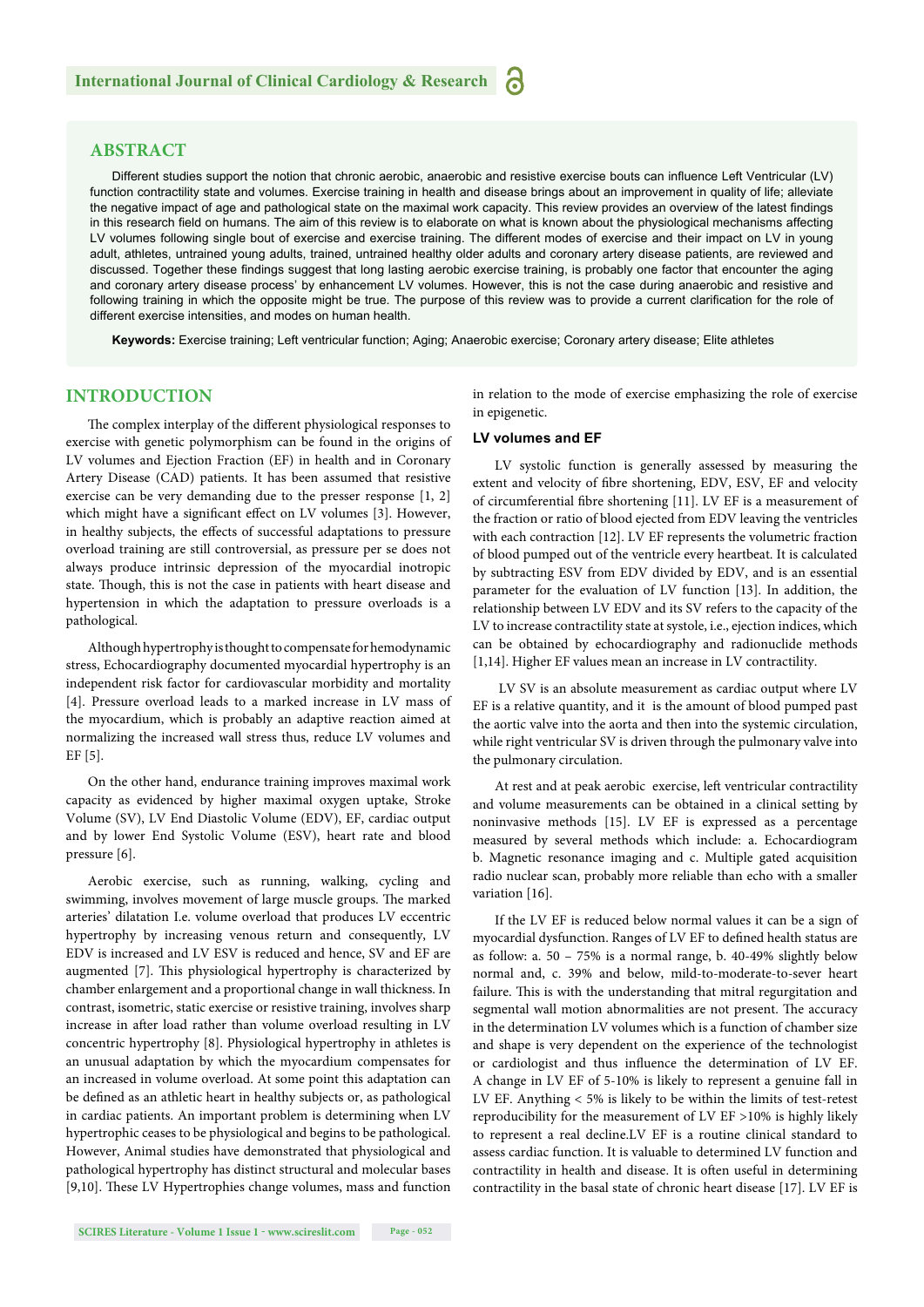#### **International Journal of Clinical Cardiology & Research** 6

a complex function of LV EDV, ESV and SV which are preload and after load dependent [17,18]. Thus, it is understandable why LV EF would not detect subtle changes in myocardial contractile state.

#### **LV EF and volumes responses during aerobic exercise**

Aerobic exercise alters the loading conditions of the myocardium. The main changes are in heart rate, LV EDV, ESV and SV the components of cardiac output. Total peripheral resistance declines with a slight to moderate rise in systolic blood pressure while diastolic blood pressure decrease or remain unchanged. Therefore, the contracting LV works against volume overload. Following physical activity or inactivity LV function, EDV, ESV, SV and EF may adjust subsequent the changes in muscle mass. [19]. in healthy young individuals, LV function indices measured have been shown to increase with aerobic exercise and training [20]. In healthy subjects during aerobic exercise the male's SV exceeded that of the female due to gender differences in LV geometry and variance in heart size [21]. During maximal aerobic exercise, in healthy young males and healthy young women oxygen uptake values and SV are significantly higher in men while, LV EF increases similarly in both groups from rest to maximal effort [22]. At peak exercise, men and women increase EDV and decrease ESV (Figure 1) and thus, increase in SV (Figure 2) and EF (Figure 3) is noted  $[23]$ . Such responses may reflect both an increase in myocardial inotropic state and a significant reduction









in total peripheral resistance [24]. Therefore, the increase in cardiac output during aerobic exercise was due to an increase in heart rate and SV in both men and women [25].

EF during dynamic aerobic exercise measured at maximal oxygen uptake may reach 80% and 90% in top aerobic athletes. In normal active subjects' contractility and SV are increased along with EF reaching 70% - 80% [15]. During sub maximal exercise, however, the decrease in ESV is less in women than in men.

Healthy aging appears not to affect LV EF, EDV, ESV and SV at rest. However, during exercise the EF is increase decrease or reminds unchanged depends on the individual's physical fitness. Aging reduces LV function due to environmental influence, genetics and changes attributed to normal physiological aging [26]. Prior to training of the elderly subjects LV EF, increase only modestly during exercise from resting values. Following sub maximal endurance exercise training in the healthy elderly, LV EF increase significantly at peak exercise compared to that observed before the initial training program [27,28]. The increase in LV contractility and the reduction in total peripheral resistance following training bringing about a significant reduction in ESV and thus, increase SV which correlates with an increase in venous return [29].

Cardiovascular system, morphological and physiological changes have been identified in the CAD patients. Important factor that influence the physical performance of the cardiac patient is aging associated with a shift in mechanism by which cardiac output is maintained during sub- maximal exercise. Myocardial functional changes include declines in maximum heart rate, SV, LV function and an increase in total peripheral resistance. In spite of having lower early diastolic filling rate LV response to sub maximal exercise in CAD patients with normal resting LV EF showed an increase in LV EF and LV ejection rate during aerobic exercise. The LV EF response of CAD patients to aerobic exercise is a significant increase values from rest to exercise. In addition, during sub maximal exercise, EDV is maintained and even increased. As a result, CAD patients appear to have a greater reliance on the Frank-Starling mechanism for the maintenance of cardiac output during sub maximal exercise [30].

Exercise-based cardiac rehabilitation increases peak oxygen uptake and improves work capacity in cardiac patients. Following 6 months, exercising cardiac patients compare with controls improve SV, EDV and EF with reduced total peripheral resistance at rest [31].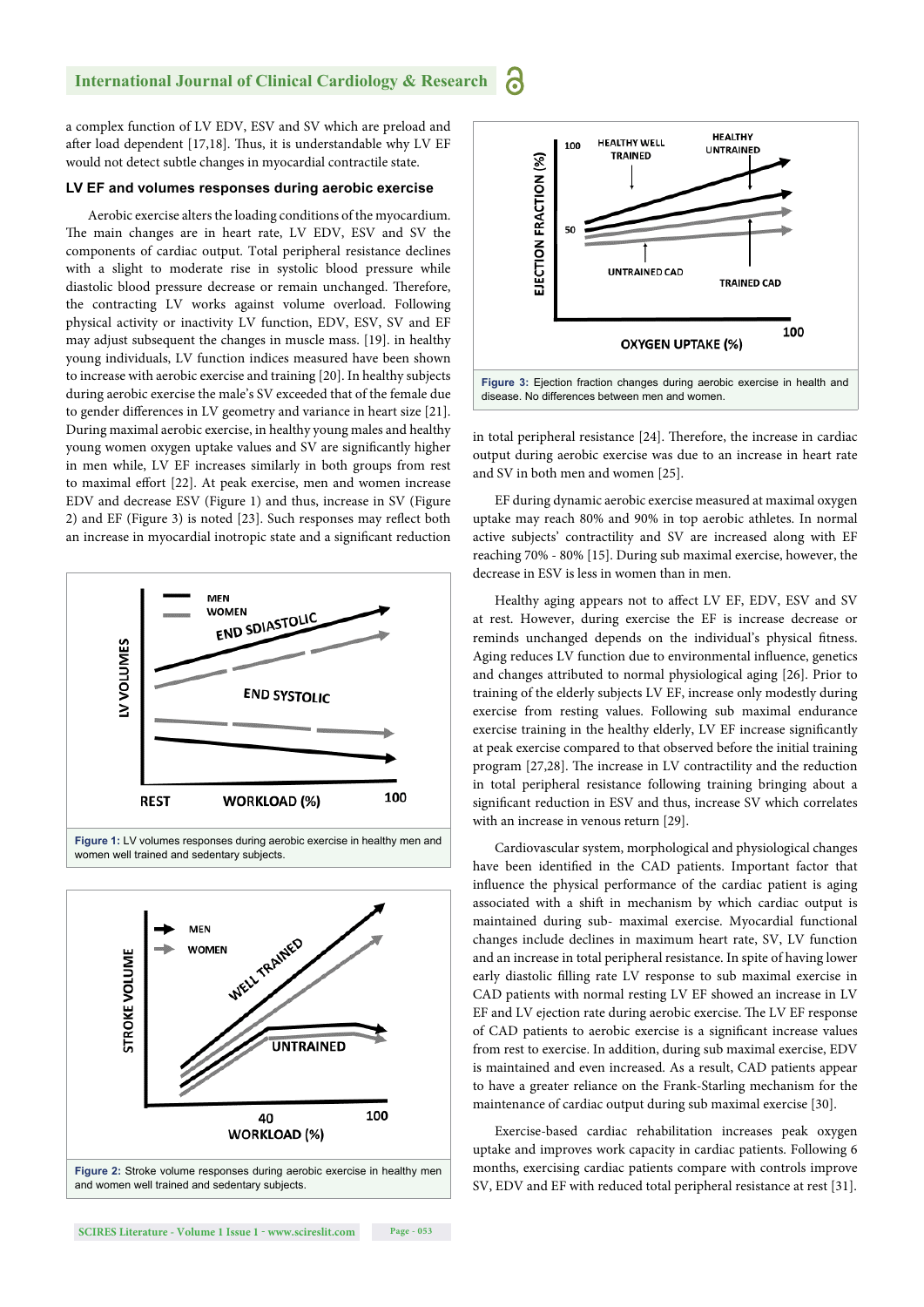Marked changes are notable in the CAD patients during maximal effort in which EF, SV, cardiac output, contractility, and oxygen uptake are increased, while total peripheral resistance, systolic and diastolic blood pressure are decreased, thus, lowering after-load which in turn facilitate LV systolic and diastolic function [32]. Furthermore, a decrease in resting and during sub maximal exercise in heart rate, systolic and diastolic blood pressure is observed.

#### **LV volumes and EF during resistive exercise**

During static exercise force is developed without or with minimal muscle shortening. Cardiac output is increased slightly from 5 to 10- 12 L∙min-1, mainly by the increase of heart rate. In addition, sharp increases in systolic, diastolic and mean arterial blood pressures are seen. These blood pressure elevations bring about a pressure overload on LV. This presser response may be important in maintaining perfusion of the active muscle groups during sustained contraction However, it opposes LV ejection.

Resistive training known as power and strength training improve work capacity in sport and daily tasks. Also, it may attenuate the aging effects on muscle strength and mass. Resistive Training of small muscle mass, such as the handgrip manoeuvre affects LV function in variable manner both in healthy young men and women. EDV, ESV, SV and EF have been found [33]. To increase, decrease, or remain unchanged (Figure 4). By contrast, the corresponding effects of resistive training with active large muscle mass, is related to the size of the activated muscle mass, intensity and duration of contraction [33,34]. No changes were noted in males and females in SV and EDV. However, EF rise by exercise only in the males due to decrease in ESV while it reminded unchanged in the females.

During resistive bouts in elderly men, In the face of the presser response, EF remains unchanged while it increases significantly in the young subjects. In elderly and young individuals EDV and ESV significant increase are observed from rest to moderate resistive exercise. However, during heavy isometric exercise such as dead lift, ESV is significantly reduced from resting values in the young group while in the elderly; ESV is increased [34]. The effects of long lasting resistive training on power athletes show a slight or minor changes in LV end diastolic and systolic dimensions results in a slight decrease or unchanged LV EF [35].

LV function is normally maintained or improves in normal subjects and cardiac patients with mild impairment of LV contractility. CAD patients with poor left ventricular function may show deterioration during isometric exercise, although this pattern of response is difficult to predict from resting studies. Many CAD patients who show ischemic ST depression or angina during dynamic exercise may have a reduced ischemic response during isometric or combined isometric and dynamic exercise [36]. Patients with CAD have an impaired health status and reduced exercise work tolerance due to LV dysfunction and reduced in peripheral adjustment ability. Therefore, Isometric exercise is usually discouraged for patients with CAD because of the possible adverse effects of increased blood pressure on LV function [36]. In addition, it presents several constrains in the assessment of cardiac function in CAD patients. Furthermore, even if resting LV volumes and LV EF could give a complete picture of LV systolic function during exercise, it would not simultaneously quantify LV diastolic function in heart failure [37,38]. In patients documented CAD or myocardial infarction which were in a supervised aerobic exercise program, had a significantly lower LV EF at rest than normal subjects, and did not have significant changes in LV volumes and EF during handgrip or dead lift. These suggest that LV responses are similar in normal and exercise-trained CAD patients during upright sub maximal isometric exercise utilizing small or large muscle mass [1].

#### **LV EF and volumes responses during anaerobic exercise**

Anaerobic effort is characterized by exposing the subject to a very high degree of sudden strenuous all-out exercise therefore, it is not recommended for CAD patients. It consists of short intense bouts of physical activity, such as weightlifting and sprints, where oxygen demand exceeds oxygen supply. While aerobic exercise energy supply relies on oxygen, anaerobic exercise utilizes through glycol sis. Although one would expect to obtain increases in LV function with increase in adrenergic state produced by anaerobic exercise intervention, echocardiography indices and blood pressure response resembles those seen during isometric exercise [2]. Indicating that auto-regulation is not involved while performing sudden strenuous all-out exercise. During all-out anaerobic effort in healthy young men and women values for cardiac output are low compared to what one would expect during maximal dynamic aerobic exercise; 14.4 L∙min-1 for men and 12.3 L⋅min<sup>-1</sup> for women [39]. The explanation for the lower cardiac output might be related to the short duration of the tests, in turn it did not bring about the appropriate adjustment of the LV volumes and LV EF and due to the relatively high total peripheral resistance (Figure 5) which was not as low as seen during aerobic exercise [39].

The assumed luck of the auto-regulation mechanism may indicate that the reduced SV and LV EF in men is due to the relatively





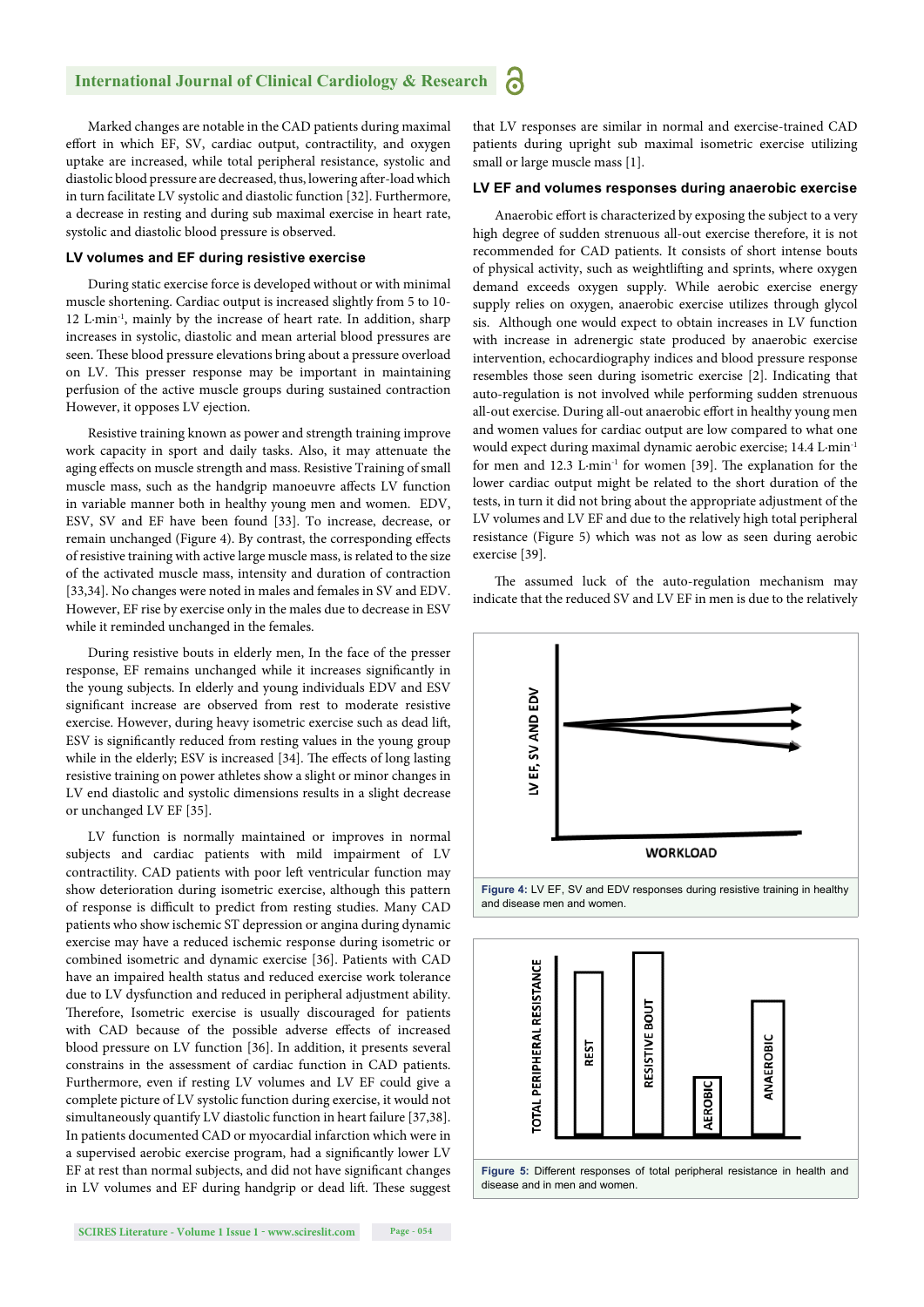#### **International Journal of Clinical Cardiology & Research**

high pressure opposing LV ejection although they increased LV contractility. On the other hand, women keep their SV and LV EF values at peak all-out anaerobic exercise as at rest probably due to the lesser increase in mean arterial blood pressure along with increased contractility. Previous report suggested that during strenuous exercise well trained healthy young adult subjects did not increase SV and LV EF and sometimes SV was reduced [15,40].

Following the Wingate Anaerobic Test, in older subjects, few elder lies may experience ECG abnormalities thus; all-out anaerobic exercise may be dangerous for the older population, due to hypoxia and inappropriate blood pressure response [41]. During exercise in the elderly, compared to resting values, LV EF and ESV are unchanged while, EDV and SV are lower. However, it is very important to emphasise that these elder lies were with work capacity of 12.5 METs. These LV function responses in the elderly are most likely due the relatively higher total peripheral resistance opposing the LV ejection [42]. Data suggest that during all-out anaerobic exercise, forces opposing ejection were not reduced enough to avoid reduced left ventricular function in the older subjects [43]. This is attributed to functional changes with age in the myocardium and associated blood vessels, leading to impairment of left ventricular function and blunted inotropic and chronotropic responses to catecholamine. Therefore, an all-out anaerobic-type effort should not be given to an older subject due to the great hazardous potential.

#### **CONCLUSIONS**

The above data indicate that individuals retain a high degree of trainability in the life cycle. LV function, contractility, EDV, ESV, SV and EF improve significantly following aerobic exercise training while during resistive training there is an improvement in strength with slight changes in LV function and volumes. Anaerobic exercise is not a recommended tool for young, elderly and prohibited for CAD to improve fitness. This mode of exercise serves the needs of elite competing athletes. Worth to note, following training much of the improvements happens peripherally in the elderly and CAD patients, just as in younger individuals. Physical activity or exercise can improve immediate and long-term health status, quality of life and reduce the risk of developing several diseases such as CAD.

#### **REFERENCES**

- 1. Sagiv M, Hanson P, Besozzi M, Nagle F. LV responses to upright isometric and dead lift in men with coronary artery disease. Am J Cardiol. 1985; 55: 1298-302. https://goo.gl/772ZqN
- 2. Sagiv M, Sagiv M, Ben-Sira D. Weight lifting training and LV function in adolescent subjects. J Sports Med Phys Fitness. 2007; 47: 329-334. https://goo.gl/h3GE8a
- 3. Utomi V, Oxborough D, Whyte GP, Somauroo J, Sharma S, Shave R, et al. Systematic review and meta-analysis of training mode, imaging modality and body size influences on the morphology and function of the male athlete's heart. Heart. 2013; 99: 1727-1733. https://goo.gl/29mskq
- 4. McKinsey TA, Olson EN. Cardiac hypertrophy: sorting out the circuitry. Current Opinions in Genetic Development. Curr Opin Genet Dev.1999; 9: 267–274. https://goo.gl/datrnj
- 5. Rodrigues JC, Rohan S, Dastidar AG, Trickey A, Szantho G, Ratcliffe LE, et al. The Relationship between LV Wall Thickness, Myocardial Shortening, and Ejection Fraction in Hypertensive Heart Disease: Insights from Cardiac Magnetic Resonance Imaging. J Clin Hypertens (Greenwich). 2016; 18: 1119-1127. https://goo.gl/Ph7DvQ
- 6. Goodman JM, Liu PP, Green HJ. LV adaptations following shortterm endurance training. J Appl Physiol (1985). 2005; 98: 454-460. https://goo.gl/pxKfK9
- 7. Pluim BM, Zwinderman AH, van der Laarse A, van der Wall EE. The athlete's heart. A meta-analysis of cardiac structure and function. Circulation. 2000; 101: 336-344. https://goo.gl/uMNin8
- 8. Rossi MA, Carillo SV. Cardiac hypertrophy due to pressure and volume overload: distinctly different biological phenomena? Int J Cardiol. 1991; 31: 33- 141. https://goo.gl/qUKXFB
- 9. Kaplan ML, Cheslow Y, Vikstrom K, Malhotra A, Geenen DL, Nakouzi A,et al. Cardiac adaptations to chronic exercise in mice. Am J Physiol. 1994; 267: H1167-1173. https://goo.gl/fTK4h1
- 10. Iemitsu M, Miyauchi T, Maeda S, Sakai S, Kobayashi T, Fujii N, et al. Physiological and pathological cardiac hypertrophy induce different molecular phenotypes in the rat. Am J Physiol Regul Integr Comp Physiol. 2001; 281: 2029-2036. https://goo.gl/LCcJoj
- 11. Vinch CS, Aurigemma GP, Simon HU, Hill JC, Tighe DA, Meyer TE. Analysis of left ventricular systolic function using midwall mechanics in patients >60 years of age with hypertensive heart disease and heart failure. Am J Cardiol. 2005; 96: 1299-1303. https://goo.gl/XiUVpB
- 12. Armstrong WF, Ryan T, Feigenbaum H. (2010). Feigenbaum's Echocardiography. Lippincott Williams & Wilkins. https://goo.gl/GN5Upg
- 13. Gong B, Li Z. Total Mortality, Major Adverse Cardiac Events, and Echocardiographic-Derived Cardiac Parameters with Fragmented QRS Complex. Ann Noninvasive Electrocardiol. 2006; 21: 404-412. https://goo.gl/oWF3TV
- 14. Gottdiener JS, Bednarz J, Devereux R, Gardin J, Klein A, Manning WJ, et al. American Society of Echocardiography Recomendations for Use of Echocardiography in Clinical Trials. J Am Soc Echocardiogr. 2004; 17: 1086- 119. https://goo.gl/dyp9oj
- 15. Sagiv M, Ben-Sira D, Goldhammer E, Soudry M. Left ventricular contractility and function at peak aerobic and anaerobic exercises Med Sci Sports Exerc. 2000; 32: 1197-1201. https://goo.gl/s3F1SF
- 16. Chan J, Jenkins C, Khafagi F, Du L, Marwick TH. What is the optimal clinical technique for measurement of left ventricular volume after myocardial infarction? A comparative study of 3-dimensional echocardiography, single photon emission computed tomography, and cardiac magnetic resonance imaging. J Am Soc Echocardiogr. 2006; 19: 192-201. https://goo.gl/mqXdZy
- 17. Moulton MJ, Secomb TW. A low-order model for left ventricle dynamics throughout the cardiac cycle. Math Med Biol. 2013; 30: 45-63. https://goo.gl/UPX86h
- 18. Carabello BA. Evolution of the study of LV function: everything old is new again. Circulation. 2002; 105: 2701-2703. https://goo.gl/YxvRkV
- 19. Tanaka H, Seals DR. Endurance exercise performance in Masters Athletes: age-associated changes and underlying physiological mechanisms. J Physiol. 2008; 586: 55-63. https://goo.gl/W9pC5f
- 20. Foster C, Gal RA, Port SC, Schmidt DH. Left ventricular ejection fraction during incremental and steady state exercise. Med Sci Sports Exerc. 1995; 27: 1602-1606. https://goo.gl/6mmWKk
- 21. Steadman CD, Jerosch-Herold M, Grundy B, et al. (2011). Gender differences in left ventricular geometry and determinants of myocardial perfusion reserve in patients with severe aortic stenosis. Journal of Cardiovascular Magnetic Resonance.2011; 3 : O41. https://goo.gl/Sbdj61
- 22. Inuzuka R, Kuwata S, Kurishima C, Liang F, Sughimoto K, Senzaki H. Influence of Cardiac Function and Loading Conditions on the Myocardial Performance Index - Theoretical Analysis Based on a Mathematical Model. Circ J. 2016; 80: 148-156. https://goo.gl/rcb7aC
- 23. Carrick-Ranson G, Doughty RN, Whalley GA, Walsh HJ, Gamble GD, Baldi JC. The larger exercise stroke volume in endurance-trained men does not result from increased left ventricular early or late inflow or tissue velocities. Acta Physiol (Oxf). 2002; 205: 520-531. https://goo.gl/kuzox4
- 24. Uemura K, Kawada T, Zheng C, Li M, Shishido T, Sugimachi M. Myocardial performance index is sensitive to changes in cardiac contractility, but is also affected by vascular load condition. Conf Proc IEEE Eng Med Biol Soc.2013; 2013: 695-8. https://goo.gl/qhEt6L
- 25. Seydi V. Pancholy S, Johnson J, et al. Comparison of left ventricular performance in healthy young women and men during exercise. Journal of Nuclear Cardiology. 1996; 3: 415-421. https://goo.gl/NYzf36